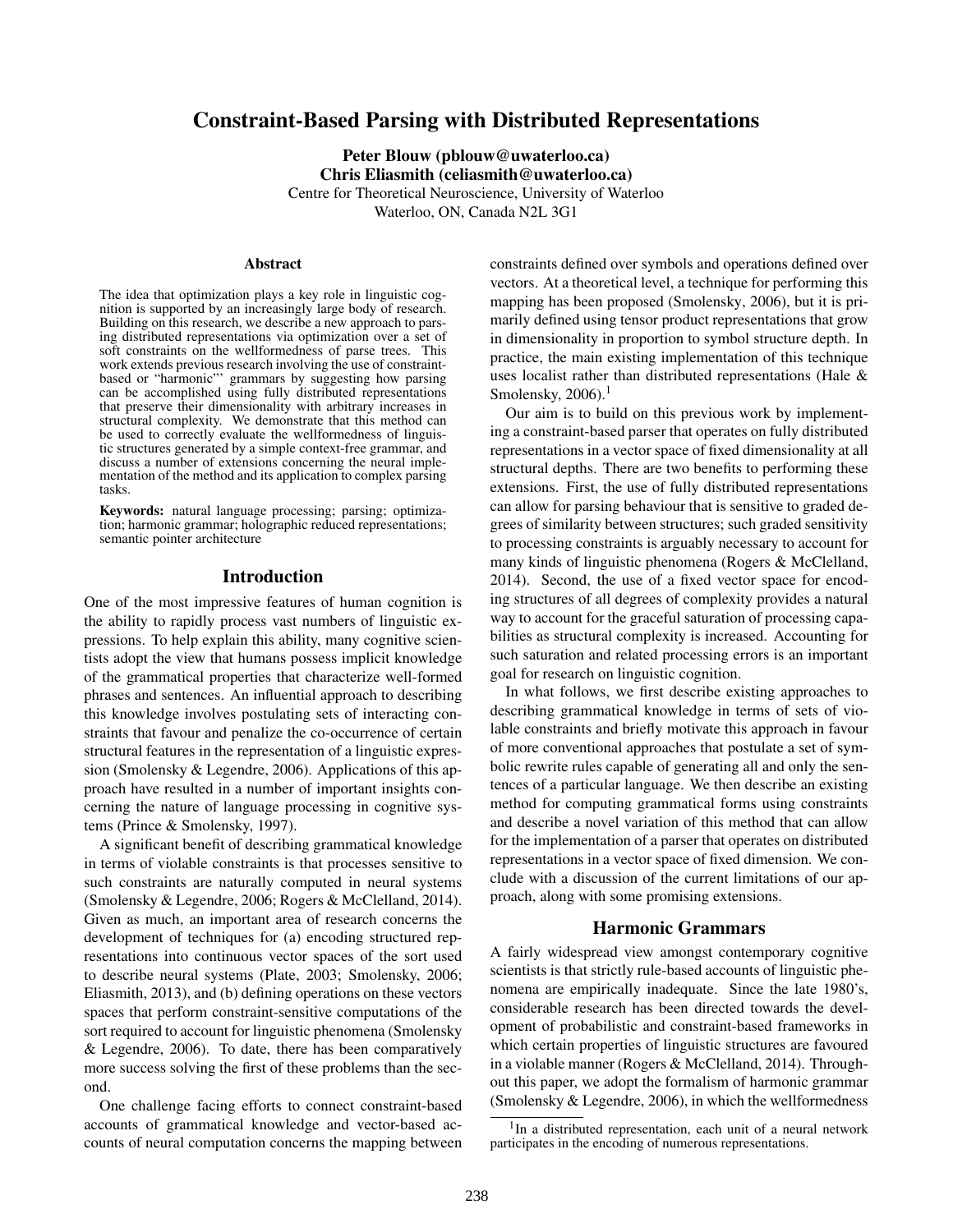of a linguistic structure is evaluated against a set of soft constraints that take the following form:

The co-occurence of structural constituents  $c_i$  and  $c_j$ should be favoured (or disfavoured) to degree  $w_{ij}$ .

Once a constraint set of this sort has been defined, it is possible to assign a scalar measure of well-formedness to every possible structure built from a fixed inventory of constituents. Formally, the scalar measure or "harmony" value, *E*, is a pairwise sum over the set of constituents that make up particular structure, *s*:

$$
H(s) = \sum_{i \le j} H(c_i, c_j)
$$
 (1)

where  $H(c_i, c_j)$  evaluates to  $w_{ij}$  if both  $c_i$  and  $c_j$  are present in *s*. Importantly, the value *H* assigns an ordering to the set of structures containing a set of input constituents for which a parse is being sought. The maximum element of this ordering is the structure corresponding to the optimal parse of the input. Or put more intuitively, the optimal parse is the structure containing the input constituents that minimizes the overall degree of constraint violation.

The expressive power of a grammar defined in terms of simple pairwise constraints is considerable. Hale and Smolensky (2006), for example, prove that harmonic grammars can be constructed to describe formal languages in all classes of the Chomsky hierarchy. One important caveat of this result is that the resource and processing requirements associated with these grammars are often substantial. For this reason, our goal of implementing a parser whose performance degrades gracefully with increased structural complexity is an important one.

Considering the case of a simple context-free grammar helps to illustrate how Hale and Smolensky are able to describe arbitrary formal languages with large collections of pairwise constraints. A context-free grammar, to explain, is a grammar in which each production rule takes on the following form:

$$
S \to \Phi \tag{2}
$$

where *S* refers to any non-terminal symbol and Φ refers to a set of terminal and non-terminal symbols. To convert a context-free grammar into a harmonic grammar, the grammar is first translated into Chomsky normal form, in which all production rules take one of two forms:

$$
S \to AB \qquad A \to a \tag{3}
$$

where *A* and *B* are non-terminal symbols, and *a* is a terminal symbol. Notice that each production rule in (3) adds either a binary or unary branch to a parse tree while also specifying which symbols can be placed in parent-child relationships on a given branch. This observation can be used to break each binary branching rule into two parts, each of which refers to only a pair of symbols:

$$
S \to A - S \to -B \tag{4}
$$



Figure 1: Harmonic grammar constraints for a small set of context-free rewrite rules, adapted from Hale and Smolensky (2006). The constraints defining the grammar are organized such that each constituent is penalized for occurring alone to a degree equal to the number of parents and children it requires.These penalties are exactly cancelled out by the positive values associated with each co-occurrence of a correct parent/child pair.

Now, it is possible to convert the rules into pairwise constraints of the form "*B* should be favoured as a right-child of *S* to degree to *x*" or "*S* should be favoured as parent to *A* to degree *y*", where *x* and *y* are derived from a constraint holding between constituents. The key to defining the grammar for a language is to organize these constraints such that the structures permitted by the language are assigned energy values of 0 via (1), while all other structures are assigned positive energy values (Hale & Smolensky, 2006). Figure 1 illustrates this constraint assignment in an intuitive manner.

#### Encoding Grammars in Neural Networks

At this point, it might seem that constraint-based grammars are simply complex re-descriptions of more conventional grammars. The key advantage of adopting the constraintbased approach is that it can be used to easily translate a measure of the wellformedness of a particular linguistic structure into a measure of the wellformedness in a neural system that encodes this structure. This translation occurs via a mapping from (1) to an equivalent measure of wellformedness that only refers to the state of the neural system in question.

Before describing the translation in more detail, it is necessary to briefly discuss how symbol structures can be encoded into the vectors that describe neural network states. The first step of the encoding involves performing a role decomposition on a set of symbol structures that allows each structure to be represented as a combination of role/filler pairs (Smolensky, 2006). This role decomposition defines a function  $\beta$  :  $S \to \mathcal{P}(F \times R)$  that maps each symbol structure to a collection of role/filler pairs.  $F \times R$  refers to the Cartesian product of the set of all possible fillers and the set of all pos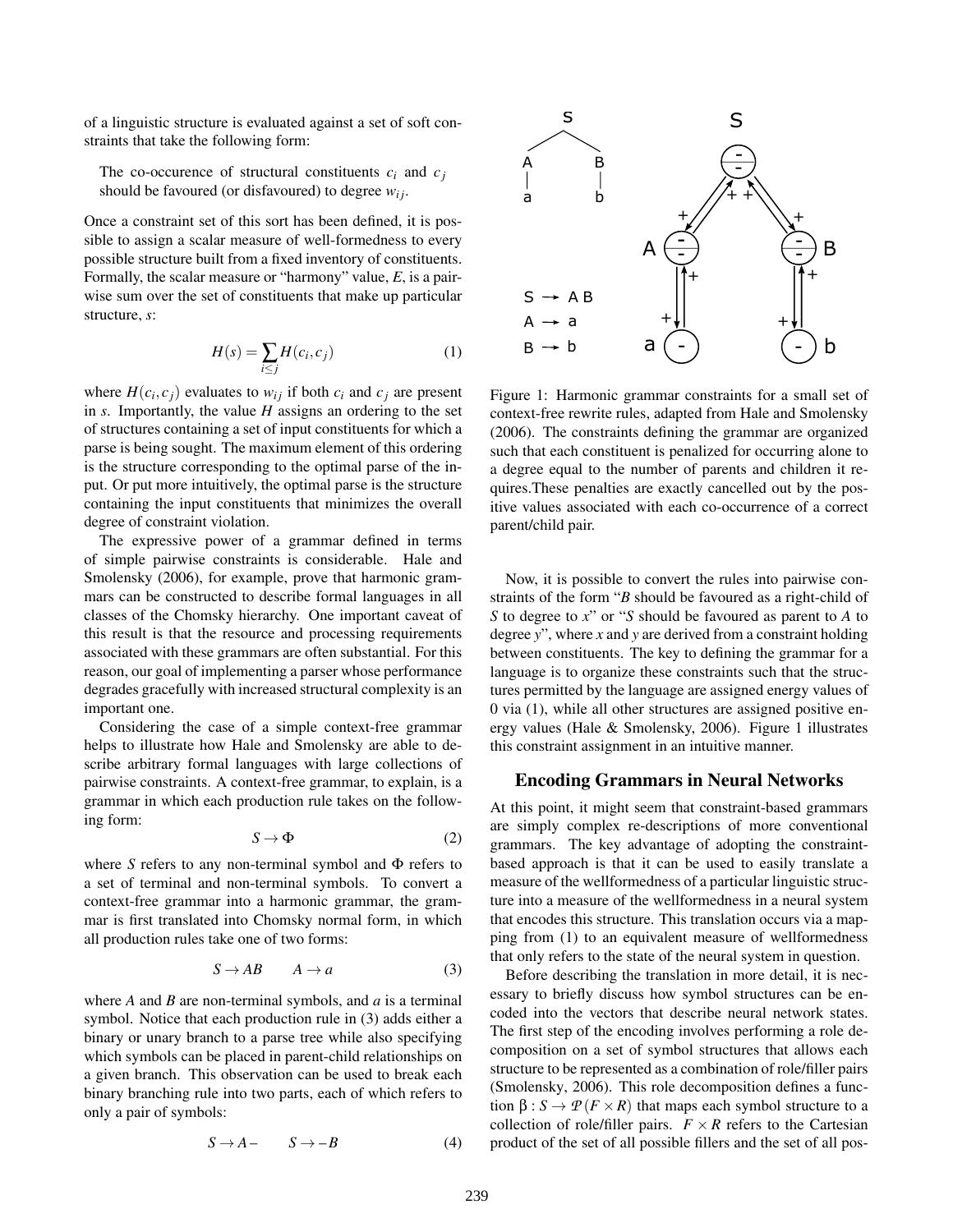sible roles. The roles in question are typically tree nodes, and the fillers are symbols.

The second step of the encoding involves mapping a collection of role-filler pairs into a superposition of states in a neural network. This mapping is achieved by assigning a vector to each role and filler, and by defining a binding operation that joins a role and filler into a pair. Following Plate (2003), we adopt circular convolution as binding operation and use vector addition for constructing combinations of bound items. These operations can be used to map symbol structures onto vectors as follows:

$$
a = \upsilon(\beta(s)) = \sum_{F_i/R_i \in \beta(s)} F_i \otimes R_i \tag{5}
$$

where *a* is vector, and υ indicates a mapping from a collection of role/fillers pairs onto a sum of role/filler bindings. This mapping generates what Plate refers to as a "holographic reduced representation" (HRR), which importantly is *not* a lossless encoding the of original symbol structure *s*.The convolution operation ensures that each role/filler binding resides in the same vector space as the vectors for each role and filler, but also it results in sums of bindings that correspond to compressed *approximations* of symbol structures.

Translating (1) into the language of HRRs is now straightforward because each structural constituent is simply a role/filler binding. As such, the wellformedness of an HRR can be assessed by summing over the constraint magnitudes associated with all pairs of role/filler bindings encoded in the HRR.

If the constraints defining a harmonic grammar are encoded into the connection weights of a neural network, then it possible to calculate the wellformedness of the network state through a simple algebraic operation that ranges over all pairwise connections in the network:

$$
E(a) = -a^T W a = -\sum_{ij} a_i W_{ij} a_j \tag{6}
$$

where *a* is an activation vector describing the state of the network, and *W* is the network's weight matrix. Intuitively, if two units connected by a positive weight are active, the wellformedness of the activation vector increases (i.e. fewer constraints are violated). If the weight is instead negative, the wellformedness decreases (i.e. more constraints are violated). (6) is what is often referred to as an "energy" function, and a number of results concerning the optimization of these functions in neural networks can accordingly be applied here (Smolensky & Legendre, 2006). The most important of these results entails that, assuming certain constraints on the connectivity of *W*, a large class of networks implement dynamics that push the activation vector *a* towards a steady state that is a local optimum of  $E(a)$ . Thus, if the weight matrix *W* encodes the constraints that define a harmonic grammar, and *a* is initialized to encode a set constituents for which a parse is being sought, then the network dynamics will shift *a* to a point the minimizes  $E(a)$ . Minima of  $E(a)$ , by definition, encode structures that correspond to (locally) optimal parses given that  $E(a) = -H(s)$  by virtue of the mapping provided in  $(5)$ .<sup>2</sup>

With these preliminaries out of the way, it is possible to introduce the central contribution of this paper, which is to show how to evaluate *E* using a network whose representational state maintains a fixed dimensionality regardless of parse complexity.

#### Parsing while Preserving Dimensionality

For simplicity, we initially construct our parser using the following set of context-free rewrite rules:

$$
\begin{array}{ccc}\nS \to A & B & A \to a \\
A \to C & S & B \to b & C \to c\n\end{array}
$$

These abstract rules are chosen because they form a small set exhibiting the potential for boundless recursion, since an arbitrary number of branches that stem from the symbols A and S can be included in a tree. Next, we assign a random 512-dimensional unit vector to each symbol present in these rules, and to each of branch position up to some maximum depth assuming ternary branching (i.e. left, right, middle). By binding together vectors for symbols and branch positions, we can construct HRRs that encode arbitrary tree structures (Smolensky, 2006). For example, the tree in Figure 1 might be encoded as follows:

$$
a = S + r_L \otimes A + r_R \otimes B + r_{LM} \otimes a + r_{RM} \otimes b \tag{7}
$$

where  $r_L$ ,  $r_R$ , etc. are role vectors indicating the locations of tree nodes relative to the (unlabelled) tree root.

As before, the rules defining the grammar can be reformulated as a set of pairwise constraints. The first rule states that the symbol *S* should have a *A* as its left-child and *B* as its right child. In the language of our encoding scheme, this means that if an HRR includes an *S* bound into a particular tree position, then it should also include a *B* bound into the next left-branching position. For each case in which one of these constraints is satisfied, the magnitude of the constraint is added to the value of  $E(a)$ .

We can now construct a weight matrix that assigns the proper energy values to those vectors that encode wellformed parse trees. Following Smolensky (2006), we design the weight matrix such that value of  $a^T W a$  is equal to a sum of the magnitudes of all constraints that hold between pairs of constituents encoded in *a*. For example, if  $a = S + r_L \otimes A$  and the constraint favouring *A* as a left child of *S* has a magnitude of 2, then  $-a^T W a$  should equal  $-2$ . It is possible to obtain this result exactly if the vectors for all constituents in *a* are linearly independent (Smolensky, 2006), but our use of an HRR based encoding scheme is not guaranteed to oblige this condition. It precisely the point of this paper to show how parsers might be designed without enforcing a linear independence condition that requires the dimensionality of *a* to scale as a

<sup>&</sup>lt;sup>2</sup>The minus sign in  $(6)$  is a convention: energy is equal to negative harmony and vice versa.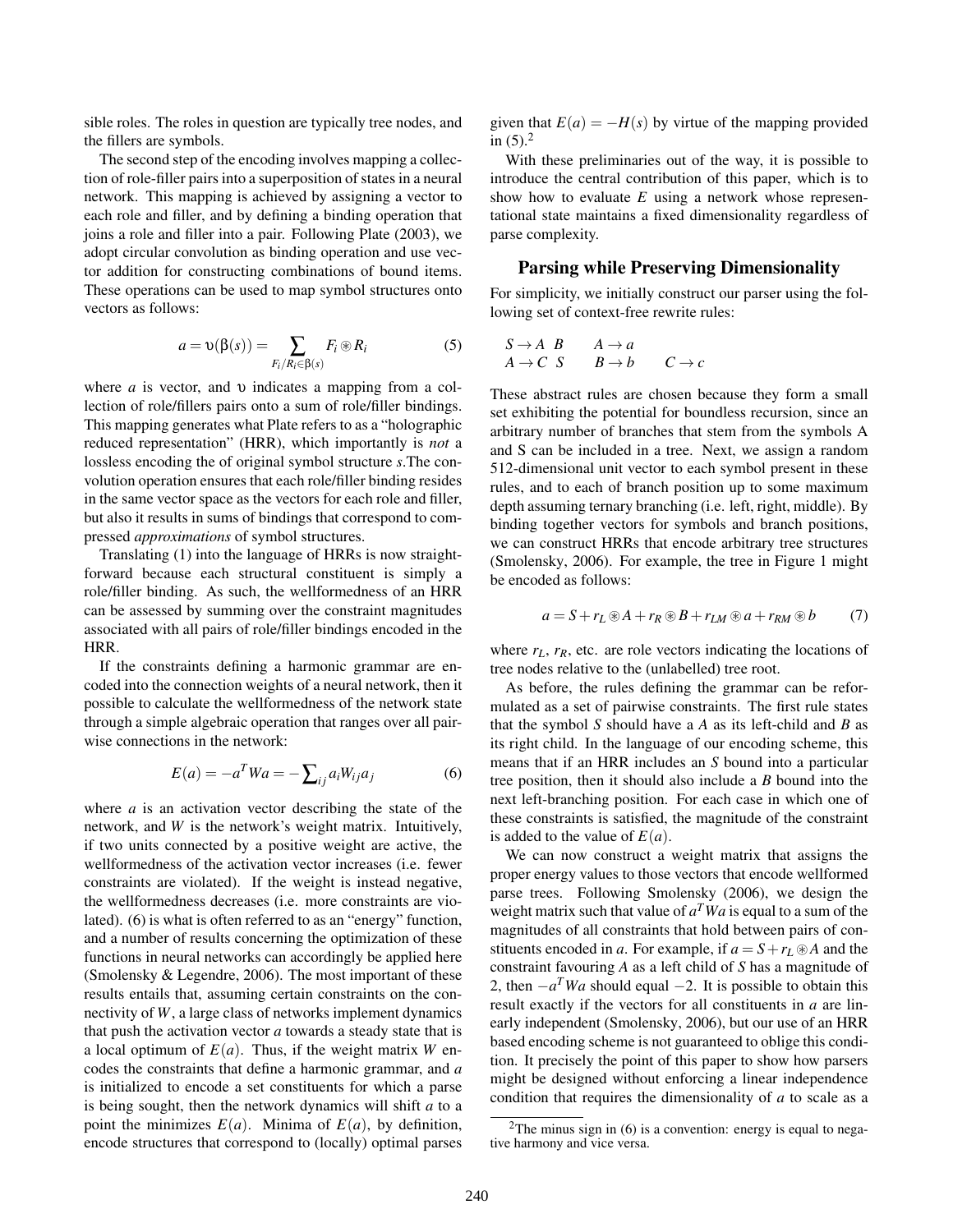function of the number of constituents in *a*. We predict that as the bindings encoding different constituents become more and more dependent, the measured value of  $E(a)$  will provide a progressively worse approximation to the ideal value  $E(a)$ (i.e. the value calculated assuming linear independence).

To specify the exact form of *W*, it helps to consider the simplest case in which *W* encodes only a single constraint. If *a* encodes the two constituents used in the previous example, and the constraint holding between these constituents still has a value of 2, then there is a readily available expression in which *W* occurs as the only unknown quantity:

$$
-2 = -(S + rL \circledast A) \cdot W(S + rL \circledast A)
$$
 (8)

Because matrix multiplication is linear, it is possible to break *W* into components that "look for" the correct parent or child of a particular constituent. For example, one component might look for an *S* in the position that is a parent to the position at which *A* is bound. (8) can therefore be split into two components that each search for a parent and child, respectively. The first of these components seeks a parent for  $r_L \otimes A$ , and must therefore be mapped by  $W_a$  to a vector that has an expected dot product of 1 with *S* and 0 with all other constituents. This result is accomplished by observing that  $(S \otimes A^{-1} \otimes r_L^{-1}) \otimes (r_L \otimes A) \approx S$  and that  $S \cdot S \approx 1$ . As such, the matrix *W<sup>a</sup>* simply needs to perform a mapping that is equivalent to convolving its input by  $(S \otimes A^{-1} \otimes r_L^{-1})$ . Plate (2003) demonstrates that a fixed convolution operation is equivalent to multiplication by a circulant matrix, so it is straightforward to derive *W<sup>a</sup>* as a product of circulant matrices. Note that *W<sup>a</sup>* maps other constituents to meaningless terms such as  $(S \otimes A^{-1} \otimes r_L^{-1}) \otimes S \approx \otimes S \otimes r_L \otimes A^{-1} \otimes S$ , which are treated as noise (Plate,  $2003$ ).<sup>3</sup>

To account for the component of *W* that seeks a proper child for *S*, the process just described is repeated to generate a matrix  $W_b$  that performs a mapping equivalent to convolving an input with  $S^{-1} \otimes A \otimes r_L$ . Any vector containing *S* is mapped by  $W_b$  to a vector that has an expected dot product of 1 with  $r_L \otimes A$  and 0 with all other constituents. Adding together  $W_a$  and  $W_b$  to yields the matrix  $W$  that was originally sought to satisfy the equality described in (8), since  $a^T W_a a$ and  $a^T W_b a$  are both equal to one and together sum to 2 (i.e. the constraint value specified by begin with).

A final technicality concerns the fact that some of the constraints in a harmonic grammar are defined with respect to a single constituent (e.g. a tree containing *A* is disfavoured to degree *x*). This sort of constraint requires a matrix *W* that maps a constituent back to itself. Adding the identity matrix to *W* is possible way to satisfy this requirement, but doing so has the unintended consequence of reproducing the entire input to *W* in its output. To avoid this, we instead define a vector *u* that every constituent with unary constraint gets mapped to by *W* (different constituents are mapped to scaled versions of *u* to account for constraints of differing magnitudes). If *u* is included in the activation vector *a*, then each unary constraint defined over a constituent present in *a* will have the desired effect on  $E(a)$ , since  $E(a) = -a^T E a$  and  $-a^T W a$  will vary with the presence or absence of constituents in *a* that are mapped by *W* to *u*.

In the following simulations, we define a weight matrix *W* that is a sum of circulant matrices, each of which performs a mapping of the sort described in (8). The circulant matrices that make up *W* are derived by converting the simple grammar defined at the beginning of this section into a set of constraints using the methods of Hale and Smolensky (2006). Because the rewrite rule grammar produces a infinite set of trees of the form  $\{c^{n-1}ab^n \mid n > 0\}$ , we cap the depth of the trees under consideration at 4. This leads to a grammar that defines two trees (see Figure 2).



Figure 2: The two trees generated by the depth-capped grammar under consideration.

Given *W* and an HRR encoding some particular sum of role-filler bindings, we can compute the wellformedness of the HRR via (6). Furthermore, we can compare the wellformedness of various HRRs that encode different collections of parse tree constituents. In the simulations below, comparisons of the wellformedness of different HRRs are used to illustrate how any network that optimizes (6) will map any vector residing in a specific region of space to a new vector than encodes one of the trees defined by our grammar.

A challenge that arises when computing the wellformedness of an HRR via (6) is that the circulant matrices that comprise *W* introduce considerable amounts of noise into the calculation of  $E(a)$ . To explain, a single circulant matrix "looks" for" for a particular role-filler binding in *a*, and if this binding is present, the circulant matrix returns a different binding (i.e. a binding that is a parent or child of the binding that was being sought). Every other constituent encoded in *a* is also mapped to an output by the circulant matrix, but these outputs are highly dissimilar to the role-filler bindings of interest and are therefore treated as noise. If, however, there are *n* circulant matrices added into *W*, then each each rolefiller binding present in *a* will add  $n-1$ ,  $n-2$  or  $n-3$  noise terms into the desired output of *Wa* (since only 1, 2, or 3 of

 $3$ The  $^{-1}$  in these expressions denotes the pseudo-inverse of a vector with respect to convolution; a vector convolved with its pseudoinverse is approximately equal to *I*, which in the context of convolution is a vector whose first element is 1 while the rest are zeros.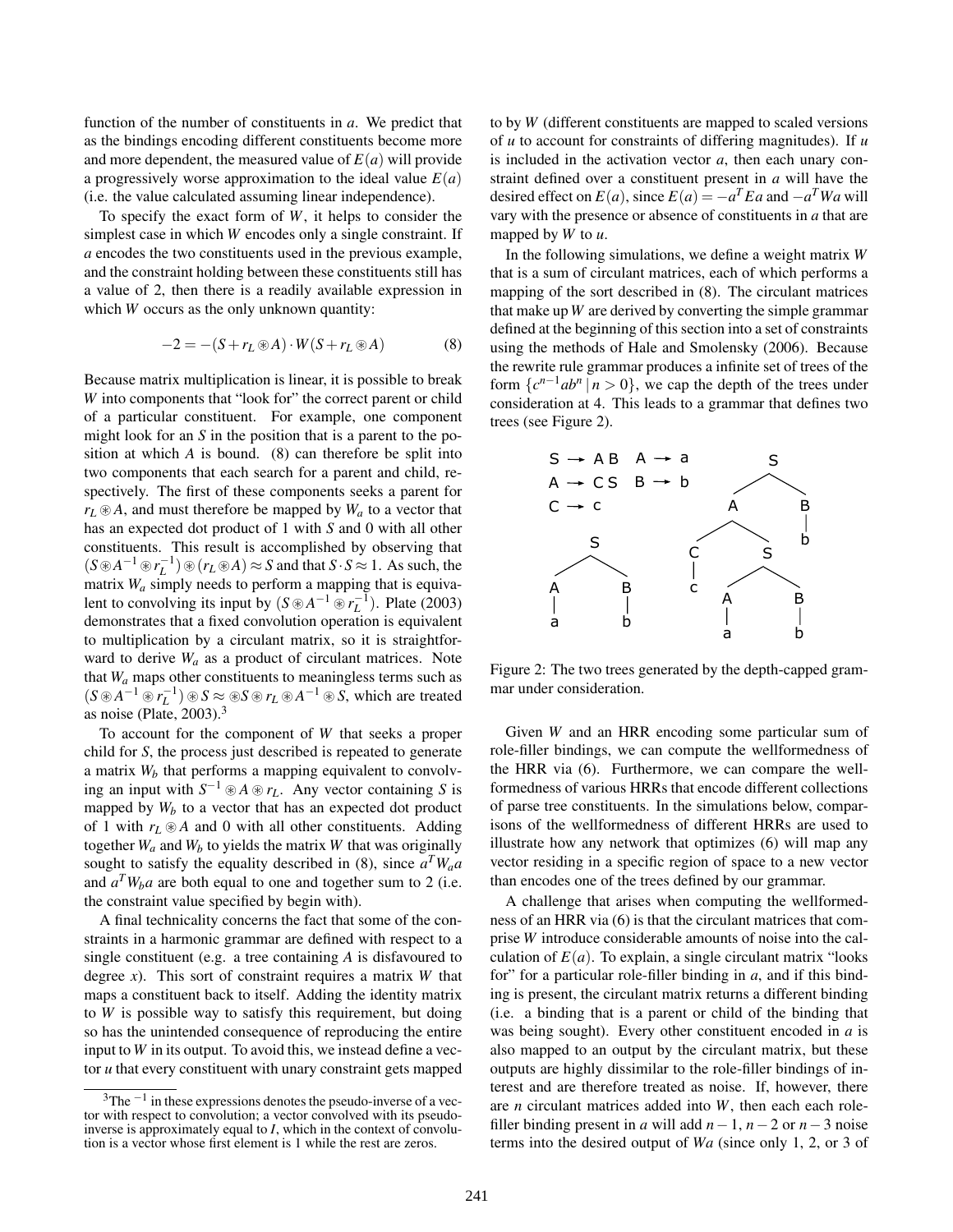*n* matrices seeks out a given binding by virtue of the branching structure of the trees). The overall noise added to  $E(a)$ has a mean of zero, but a variance that is proportional to the number of individual noise terms included in the computation of  $E(a)$ . To avoid this problem in our simulations, we break up the network defined by *W* into a set of subnetworks  $\{W_1, W_2, W_3, \ldots, W_n\}$ , where *n* is the number of locally wellformed trees (i.e. those trees comprised of a single parent and its immediate children) permitted by the grammar, and  $W<sub>n</sub>$  is the sum of the circulant matrices that encode the constraints corresponding to the nth local tree. Then, we break apart the vector *a* into a set of HRRs, each of which contains the bindings present in *a* that are acted on by the constraints in a given subnetwork. We compute the energy value in each subnetwork, adding together all such values to obtain the total energy of *a*. Put simply, we factor the overall energy function in order to compute it more accurately. With 512 dimensional vectors, the overall level noise is minimal. We use a simple thresholding operation (described below) to filter this noise. However, some unavoidable noise remains due to the fact that the vector dot product used to compute  $-a_n^T W a_n$  performs pairwise comparisons between vectors that are only approximately orthogonal (see the discussion below Eq. 8)

#### Simulations

To illustrate the optimization behaviour that we propose to take advantage of to perform parsing, we compare the wellformedness of HRRs encoding various subsets of the set of role/filler pairs defined by our grammar. The point of this demonstration is to show that HRRs encoding the two parse trees in Figure 2 have lower energy values than all nearby HRRs. Specifically, removing a needed constituent or adding a superfluous constituent is shown to typically increase energy; from this we can conclude that an optima of the energy function  $E(a)$  is obtained when is *a* is very close to a vector that encodes a well-formed parse tree.

In each simulation, we randomly generate vectors for all roles and fillers that can be used in the encoding of the parse trees in Figure 2. Specifically, we use random unitary vectors, which have equal exact and approximate inverses (Plate, 2003). From the random role and filler vectors, we generate a set of circulant matrices that perform linear transformations that are equivalent to convolutions (e.g.  $S \otimes A^{-1} \otimes r_L^{-1}$ ). The circulant matrices corresponding to the constraints defining a local tree are added together and included in the set  $\{W_1, W_2, W_3, ...\}.$ 

For a given vector *a* we compute  $E(a)$  by first breaking apart *a* into subsets of bindings that each correspond to one of the subnetworks used to factor the energy function. Next, for each subnetwork, we compute  $E_n(a_n)$  by multiplying  $a_n$ by *Wn*, the weight matrix of subnetwork *n*. The result of this multiplication is a vector, and we take the dot product of this vector and the vectors that the subnetwork's constraints are are designed to produce (i.e. certain child and parent bindings). The dot products are then thresholded (typically to 0 or

1) and again multiplied by the vectors the subnetwork's constraints are designed to produce, yielding "clean" versions of these vectors. This sort of clean-up function is frequently implemented in models that make use of HRRs (Eliasmith, 2013; Plate, 2003). The clean vectors are subsequently added together, and the dot product of this sum and  $a_n$  is calculated to produce a value for  $E(a_n)$ . In other words, we compute  $E(a_n) = -a_n^T C(W_n a_n)$  in each subnetwork *n*, where *C* refers to the noise cleanup operation.  $E(a)$  is computed by summing the energy values in each subnetwork.



Figure 3: Comparison of well-formedness for different tree structures. The minimum in the graph corresponds to a structure that encodes the 5 constituents present in the first tree in Figure 2. Points to the left of the minimum correspond to structures that are missing constituents in the tree, while points to the right of the minimum correspond to structures that have extra constituents not found in the tree. Each plotted value is the mean of 250 trials involving randomly generated role and filer vectors of dimension D. Error bars indicate 95% confidence intervals.

Next, we perform a comparison of wellformedness across a number of linguistic structures. In the comparison shown in Figure 3, we evaluate structures that progressively include more constituents from the first tree shown in Figure 2. The wellformedness measure  $E(a)$  minimizes when all five constituents of the tree are present, and increases as additional constituents are added. This result suggests that the wellformedness of a structure can be accurately tracked *even though* it only encodes a compressed approximation of the symbol structure that the wellformedness measure is defined over. In the comparison shown in Figure 4, we perform an analogous evaluation with structures that include progressively more constituents from the second tree shown in Figure 2. All simulations are run using 128, 256, and 512 dimensional vectors. As expected, performance degrades with